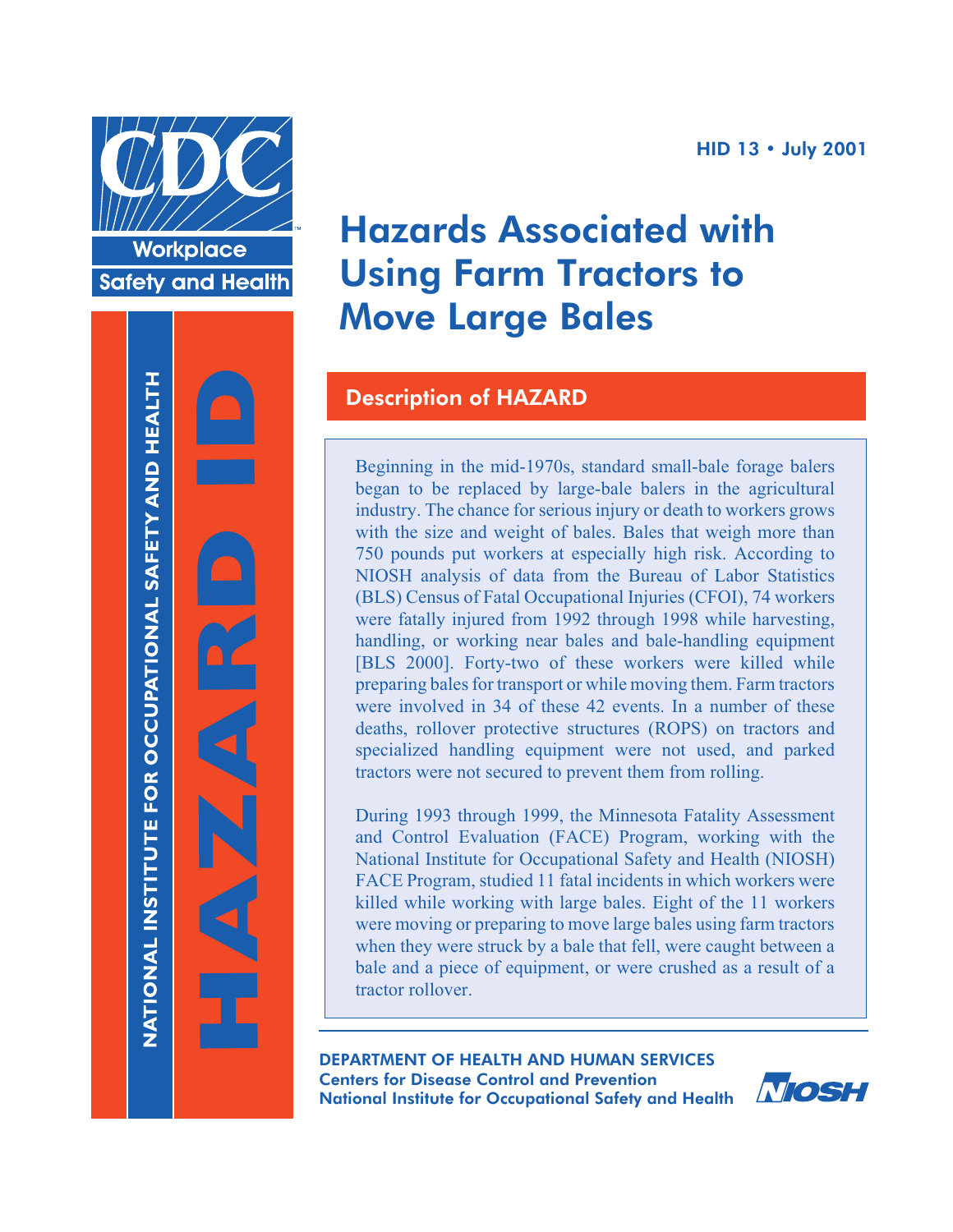# CASE STUDIES

#### Workers are at risk of being struck by bales that fall from equipment during transport.

A 70-year-old farmer died from injuries received when a large, round hay bale fell out of the bucket of a tractor-mounted front-end loader. The bale pinned him against the tractor seat. The loader did not have a grapple or spear for holding bales in place. Instead, the farmer had tied the bale with a 5/8-in.-diameter rope. The rope broke, and the bale tumbled down the loader lift arms, striking and killing the farmer [MDH 1995].

#### Workers are at risk of being caught between a bale and a piece of farm equipment.

A 63-year-old farmer died from injuries received when he was pinned between a large bale and a tractor-mounted front-end loader that had a bale spear attached. The farmer drove the tractor to a spot along a public road where he planned to use chains to pull a large bale from the ditch. He turned the tractor, its wheels still on the road, so that the front faced the ditch. The farmer climbed down from the tractor and walked about 12 to 15 feet to the bale. He had not blocked the wheels or set the emergency brake. As he wrapped chains around the bale, the tractor rolled forward into the ditch, coming to rest against the bale. The bale spear attachment skidded across the top of the bale and wedged the bale between the front of the tractor and the loader. The farmer was caught between the bale and the loader and was unable to free himself. He died as a result of traumatic injury [MDH 1999].

#### Tractor rollover hazard: Workers risk fatal injury when moving large bales with tractors that are not equipped with ROPS and a seat belt.

A 65-year-old farmer died from injuries received when the tractor he was driving rolled over. He was using a tractor-mounted front-end loader equipped with a large bale spear to haul bales from a field to his farmyard. The tractor did not have ROPS. The farmer had raised the loader about 5 feet above the

ground so that the bale he was moving would not block the beams from the hood-mounted headlights. Asthe farmer drove the tractor from the field to the farmyard, the left rear tractor wheel left the driveway surface and entered a ditch. The tractor rolled over to the side 180 degrees, coming to rest on top of the farmer and causing fatal crushing injuries [MDH 1996].

## Recommendations for prevention

To reduce the risk of injuries and deaths, farmers and their employees should take the following measures:

- Make sure equipment is suitable, in good repair, weighted properly, and able to carry the load safely and securely.
- Rig tractors with ROPS and a seat belt. Use seat belt when driving tractors with ROPS.
- Always operate equipment according to the manufacturer's instructions and recommendations.
- Before beginning work, plan the safest travel path. When possible, use travel paths that are flat, firm, free of obstructions, and a safe distance from holes, ditches, and ruts. Because conditions change, continually scout the ground to find the safest travel path.
- Front-end loaders are used to stack, load, or move bales. Use attachments that are designed to handle large bales, such as grapples (photo 1) and front-end bale spears. Do not raise or lower loaders while the tractor is moving.
- Drive tractors with front-end loaders at slow speeds.
- When moving bales but not stacking or loading them on trailers, use tractors that have a rear-end bale spear attachment (photo 2) whenever possible.
- Before moving bales by using front-end loaders or rear-end bale spear attachments, make sure that enough counterweights are added and that attachments are safely placed in the lowered position.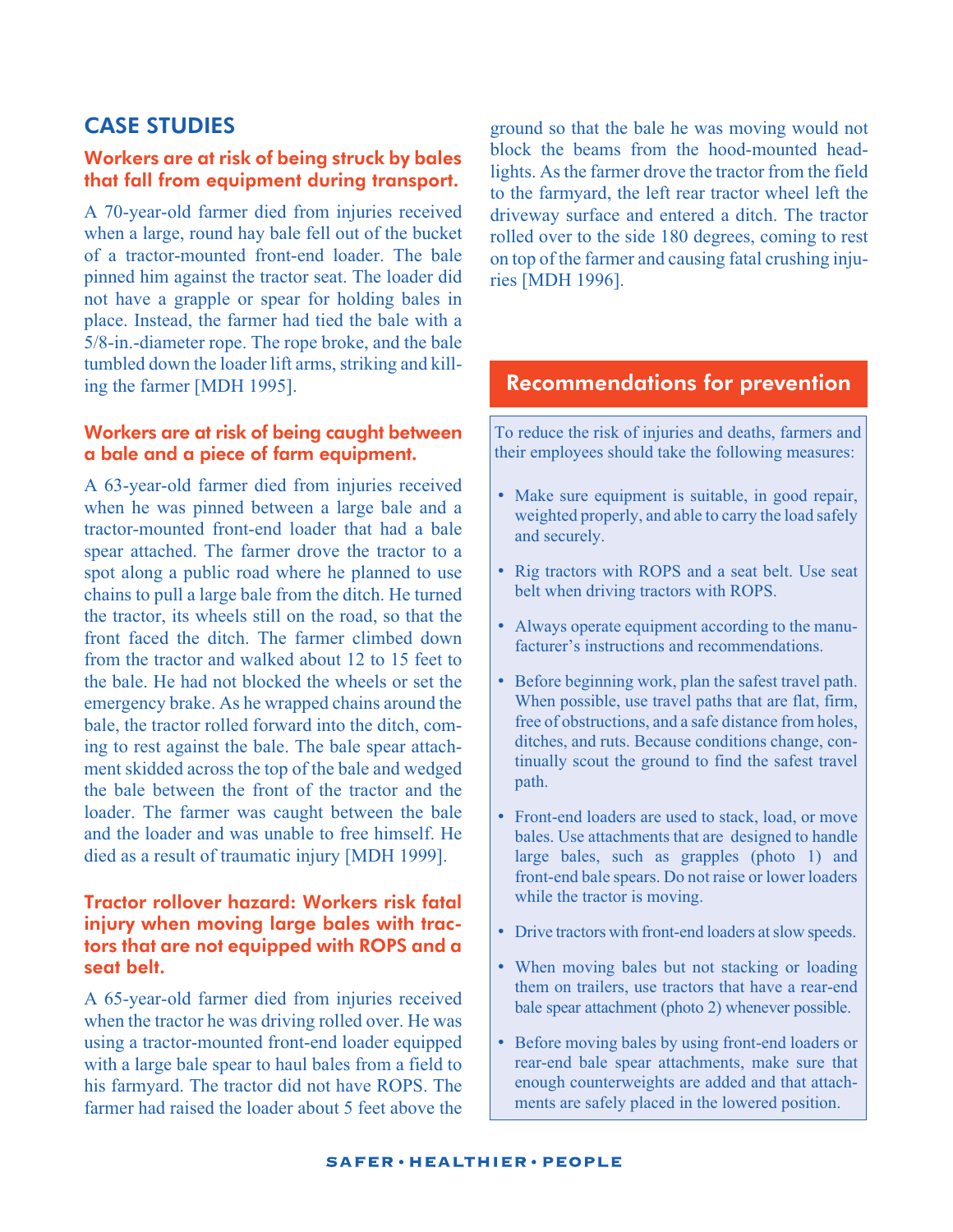- Use tractors with headlights, taillights, and warning flashers. Be sure this equipment is not obstructed when bales are moved with attachments in the safe, lowered position. Move bales during daylight hours whenever possible.
- When moving up or down sloping land, keep the bale on the up-slope end of the tractor and place the attachment in the lowest possible position. For example, if a front-end loader is used to move a bale, the tractor operator should drive uphill or back downhill. If a rear-end spear attachment is used, drive downhill or back uphill.
- If you must leave the tractor, lower the attachments, stop the engine, remove the key, and secure the tractor to prevent it from rolling. If the tractor's transmission has a park position, shift the lever into park. If there is no park position, shift it into the lowest gear. Set the parking brake if the tractor has one. Chock the wheels front and back to prevent rolling.

## **REFERENCES**

BLS [2000]. Census of fatal occupational injury data files. Washington, DC: U.S. Department of Labor, Bureau of Labor Statistics.



**Photo 1.** The tractor shown above has a front-end loader equipped with an attachment for securing bales (grapple). The loader is shown in a lowered position, which is the safest position to use when moving bales.

MDH [1995]. Farmer dies after large round hay bale falls on him. Minneapolis, MN: Minnesota Department of Health, Minnesota Fatality Assessment and Control Evaluation (MN FACE) Investigation 95MN01301.

MDH [1996]. Farmer dies after tractor he was driving rolled over on him. Minneapolis, MN: Minnesota Department of Health, Minnesota Fatality Assessment and Control Evaluation (MN FACE) Investigation 95MN07101.

MDH [1999]. Farmer dies after being pinned between large bale and tractor loader. Minneapolis, MN: Minnesota Department of Health, Minnesota Fatality Assessment and Control Evaluation (MN FACE) Investigation 99MN02901.

### ACKNOWLEDGMENTS

The principal contributors to this publication were Doloris Higgins, Division of Safety Research, NIOSH, and David L. Parker and George Wahl, Minnesota Department of Health.



**Photo 2**. The tractor shown in the photo has a rear-end bale spear attachment. Moving the bale with the rear end bale spear attachment makes the tractor more stable, does not get in the way of the tractor's headlights, and allows the operator a clear view.

DHHS (NIOSH) Publication Number 2001–146

**SAFER·HEALTHIER·PEOPLE**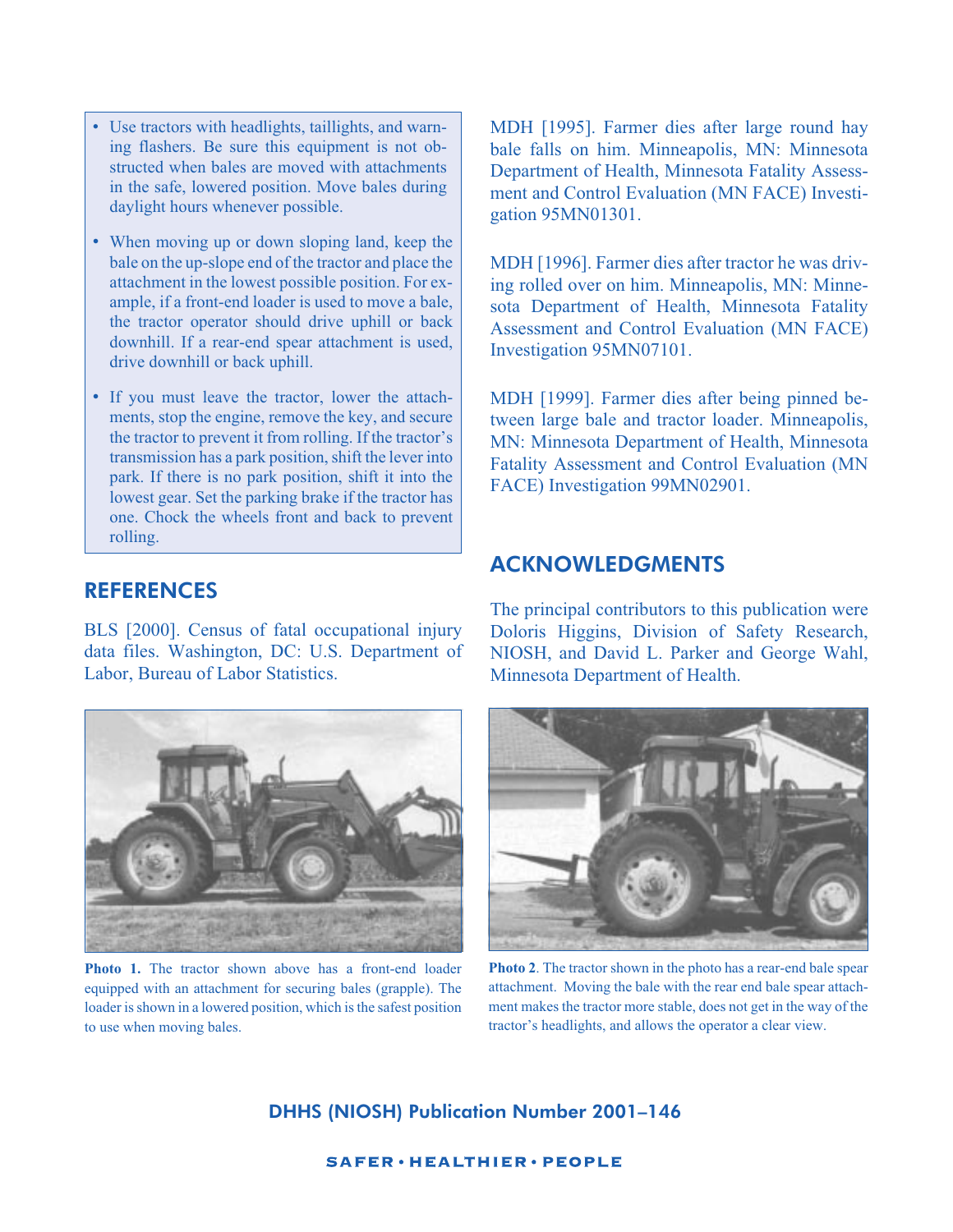# For more information

NIOSH has recently published a report on this hazard: Wahl GL, Brown M, Parker DL, DSR, NIOSH, CDC [1998]. Fatalities associated with large round bales—Minnesota, 1994–1996: MMWR *47*(2):27–30.

To obtain more information about this hazard or other work place hazards

—call NIOSH at **1–800–35–NIOSH**, or —visit the NIOSH Web site at

#### **http://www.cdc.gov/niosh**

NIOSH and MN FACE recommend that farmers, farm machinery owners, and agricultural workers

—contact manufacturers for information about ROPS and the safe use of farm equipment attachments, and

—contact the NIOSH FACE program, the MN FACE program, your Occupational Safety and Health Administration (OSHA) office, and your county's agricultural extension agent for more safety information.



Department of Health and Human Services Centers for Disease Control and Prevention National Institute for Occupational Safety and Health 4676 Columbia Parkway Cincinnati, OH 45226–1998



**Delivering on the Nation's Promise:**  Safety and health at work for all people through research and prevention